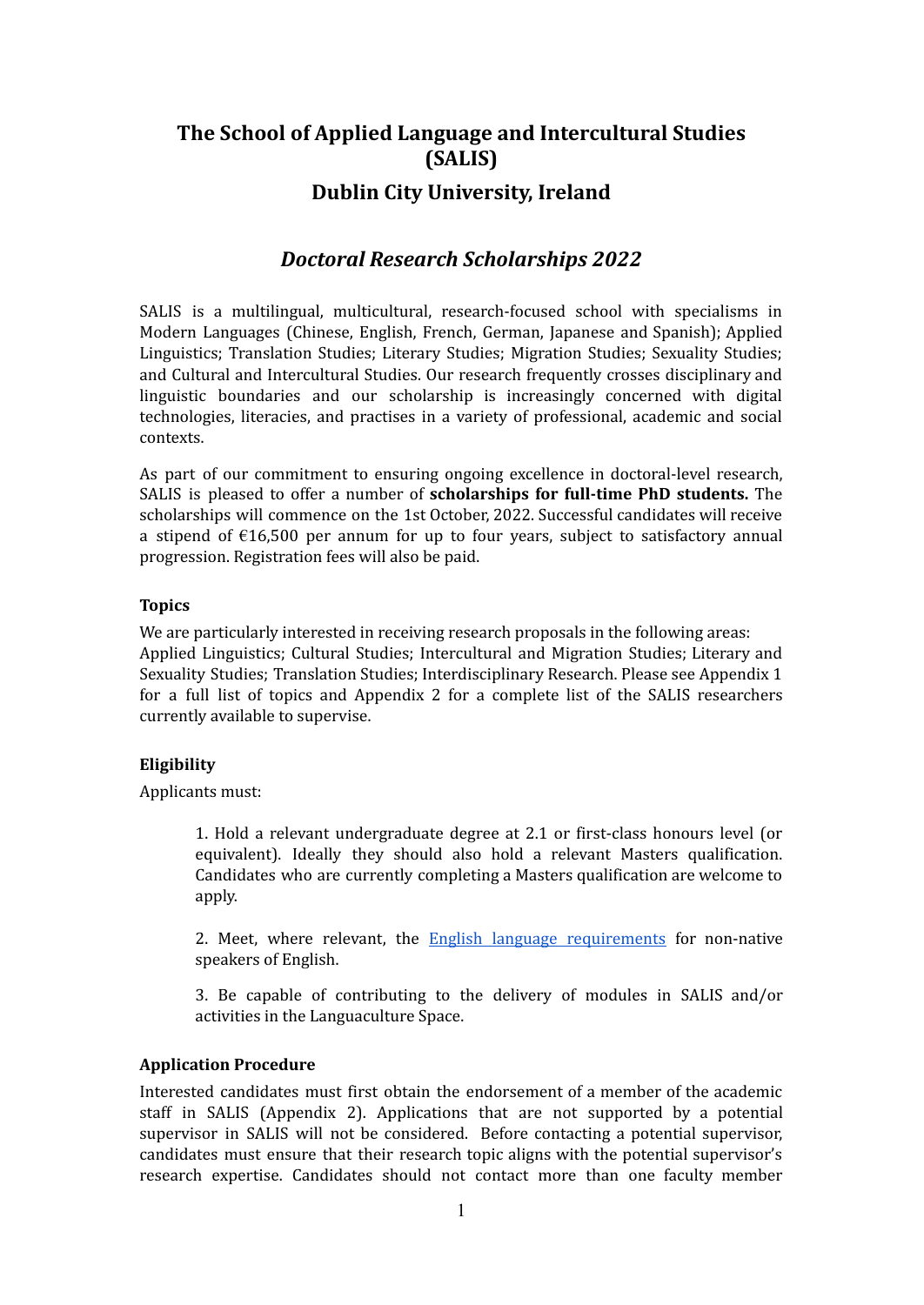simultaneously.

Candidates should email their applications in a single pdf file to the SALIS School Office [\(salis.office@dcu.ie](mailto:salis.office@dcu.ie)) with SALIS PhD scholarships 2022 in the subject line no later than **Thursday 31st March 2022, 17:00** (Irish time).

Applications should include the following:

- A completed application form, available to download [here;](https://www.dcu.ie/sites/default/files/salis/docs/salis_phd_application_form_2019_non_scholarship.docx)
- Copies of undergraduate and, where applicable, postgraduate transcripts;
- Two letters of reference from past lecturers or academic advisors/supervisors.

#### **Important Information:**

Applications will be deemed ineligible in all cases where they:

- Do not contain all of the required elements including the application form completed in full, two references and academic transcripts.
- Are not submitted via email to [salis.office@dcu.ie](mailto:SALIS.OFFICE@DCU.IE) **before 5 pm on Thursday 31st March 2022**.
- Exceed the word limits (application form) or are not submitted as a single PDF file;
- Include material other than that requested;
- Show evidence of plagiarism;
- Contain any false, misleading or unverifiable information;
- The application is not endorsed by a member of SALIS;
- Canvassing on behalf of applicants occurs.

#### **After submitting your proposal**

Your proposal will be assessed by senior academics from SALIS and the Faculty of Humanities and Social Sciences. Shortlisted applicants will be contacted within four weeks of the application deadline and invited to interview in May/June 2022. Finally decisions will be communicated to applicants shortly after this date.

Candidates whose applications are successful will be required to apply formally to DCU via the Student [Application](https://dcuie.elluciancrmrecruit.com/Apply/Account/Login?ReturnUrl=/Apply/) Portal. Note that applications submitted to the application portal before approval has been given by the school will not be considered.

#### **Inquiries**

Preliminary inquiries may be sent to Dr Iker Erdocia, Assistant Director of Research in SALIS ([salisresearch@dcu.ie\)](mailto:salisresearch@dcu.ie).

## **The closing date for receipt of applications is 17:00 (Irish Time) on Thursday 31st March 2022**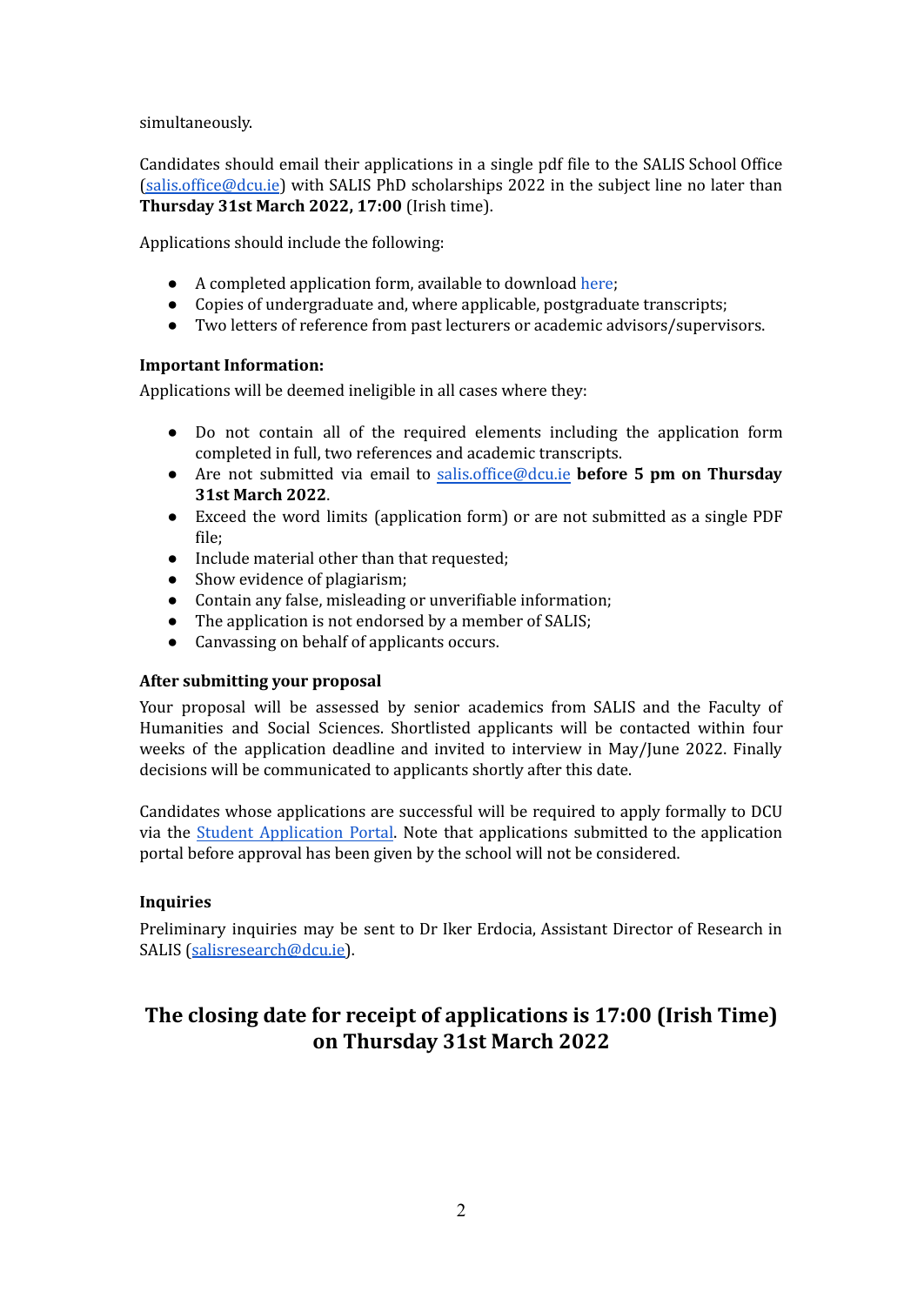#### **Appendix 1**

**List of Topics in each research area and the faculty member available to supervise students starting 2022-23:**

#### **- Applied Linguistics:**

**(Foreign/Second) Language Acquisition; (Foreign/Second) Language Pedagogy; (Foreign/Second) Language Teaching and Learning; Language Attitudes And Pedagogy; Language Policy and Planning; Language Ideologies; Language Rights; Language Teacher Education; Language Technologies; Pedagogy and Assessment; Lexical And Morphological Processing; Linguistic Diversity; Pragmatics; Multilingualism; Sociolinguistics.**

**While there are no specific foreign language requirements for the proposal, SALIS is known for the teaching of Chinese, English, French, German, Japanese and Spanish.**

#### **- Cultural Studies:**

**Chinese/Japanese Studies; German Studies; Contemporary French and Quebec Culture; French Cultural Studies; Contemporary Irish Society; Spanish and Latin American Cultural Studies.**

#### **- Intercultural and Migration Studies:**

**Cosmopolitan Citizenship; Creativity; Asylum Narratives; Conflict and Conflict Resolution; Immigration and Multiculturalism; Migration and Diversity; Migration and Gender; Political Discourse; Social Entrepreneurship; Social Innovation; Political Education; University Of Sanctuary.**

#### **- Literary and Sexuality Studies:**

**Comparative Literature; Imagology; Child Exile Narrative; Children's and YA Literature; Autobiographical Writing; Representation Of Cities; Memory and Gender; Literary and Artistic Representation of Contemporary Mexico, Ireland and France; Sexual Artivism; Sexual Politics Through Artistic Expression; Sexuality, Gender, and The Aesthetic Treatment Of Evil, Trauma, Angst or Perversion; Contemporary Sexuality, Art and Literature.**

#### **- Translation Studies:**

**Audiovisual Translation; Community Interpreting; Ad-hoc, Citizen and Non-professional Translation and Interpreting; Neural Machine Translation; Translation And Memory; Translation and Professional Practice; Translation and Sociology; Translation and Translators in Crisis Contexts; Translation Ethics; Translation Pedagogy; Translation Process; Translation Technology; Translation and Language Learning; Terminology and Specialised Language; Usability; Reception Studies.**

#### **- Interdisciplinary research:**

**We particularly welcome proposals that take a multi- or interdisciplinary approach including areas listed above.**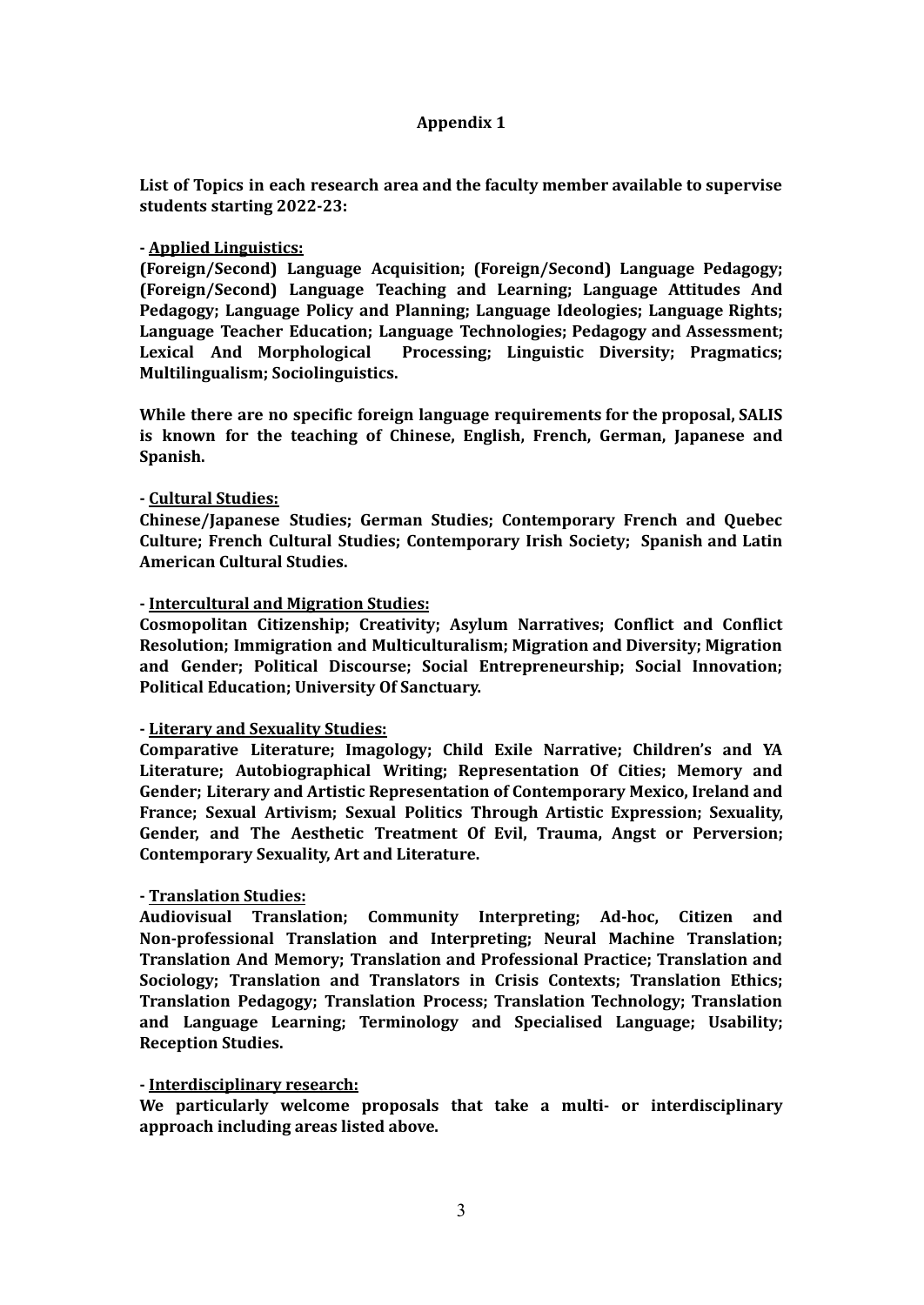## **Appendix 2**

### **(2) List of SALIS Researchers available to supervise from September 2022 (for a full profile, please click on each name)**

| Name (area of<br>expertise)                                                                                                                                          | <b>Research and PhD supervision expertise</b>                                                                                                                                                                                                                                                                                                                                                                                                                                                                                                                                                                                                                                                                                                                 |
|----------------------------------------------------------------------------------------------------------------------------------------------------------------------|---------------------------------------------------------------------------------------------------------------------------------------------------------------------------------------------------------------------------------------------------------------------------------------------------------------------------------------------------------------------------------------------------------------------------------------------------------------------------------------------------------------------------------------------------------------------------------------------------------------------------------------------------------------------------------------------------------------------------------------------------------------|
| <b>Prof Jennifer Bruen</b><br>[Institutional and<br>inter/national<br>language planning<br>and policy, language<br>teaching and<br>learning at<br>university level.] | Jennifer Bruen is a Professor of Applied Linguistics and German in the School of<br>Applied Language and Intercultural Studies, DCU, and a Senior Fellow, Advance<br>HE. Her research interests are primarily in applied linguistics. They encompass<br>language planning and policy at institutional, national and international levels<br>and various aspects of foreign language acquisition, and language teaching and<br>learning, including the impact of study abroad and the internationalisation of<br>Higher Education.<br>Jennifer welcomes PhD proposals particularly in the area of language policy and<br>planning, and language teaching and learning at universities particularly the<br>development of Institution Wide Language Programmes. |
|                                                                                                                                                                      | Alicia Castillo Villanueva is Assistant Professor in Spanish at Dublin City<br>University. She has a PhD in Gender Studies, a MA in Hispanic Studies and<br>Literary Translation, and a primary degree in Hispanic Philology. She is also a<br>member of EROSS (Expressions Research Orientations: Sexualities Studies) and<br>the CTTS (Center for Translation and Textual Studies).                                                                                                                                                                                                                                                                                                                                                                         |
| Dr Alicia Castillo<br>Villanueva<br>(Feminism, gender<br>and sexuality;<br>violence; conflict<br>and memory)                                                         | Alicia's research lies on the field of Feminist studies. She researches on different<br>aspects of gender and sexuality studies such as social and cultural<br>representations of gender-based violence, conflict, memory and gender. Alicia<br>welcomes expressions of interest for PhD supervision in the following fields:<br>Feminism, gender-based violence, masculinities.<br>Cultural memory in Spain, Latin America and beyond.                                                                                                                                                                                                                                                                                                                       |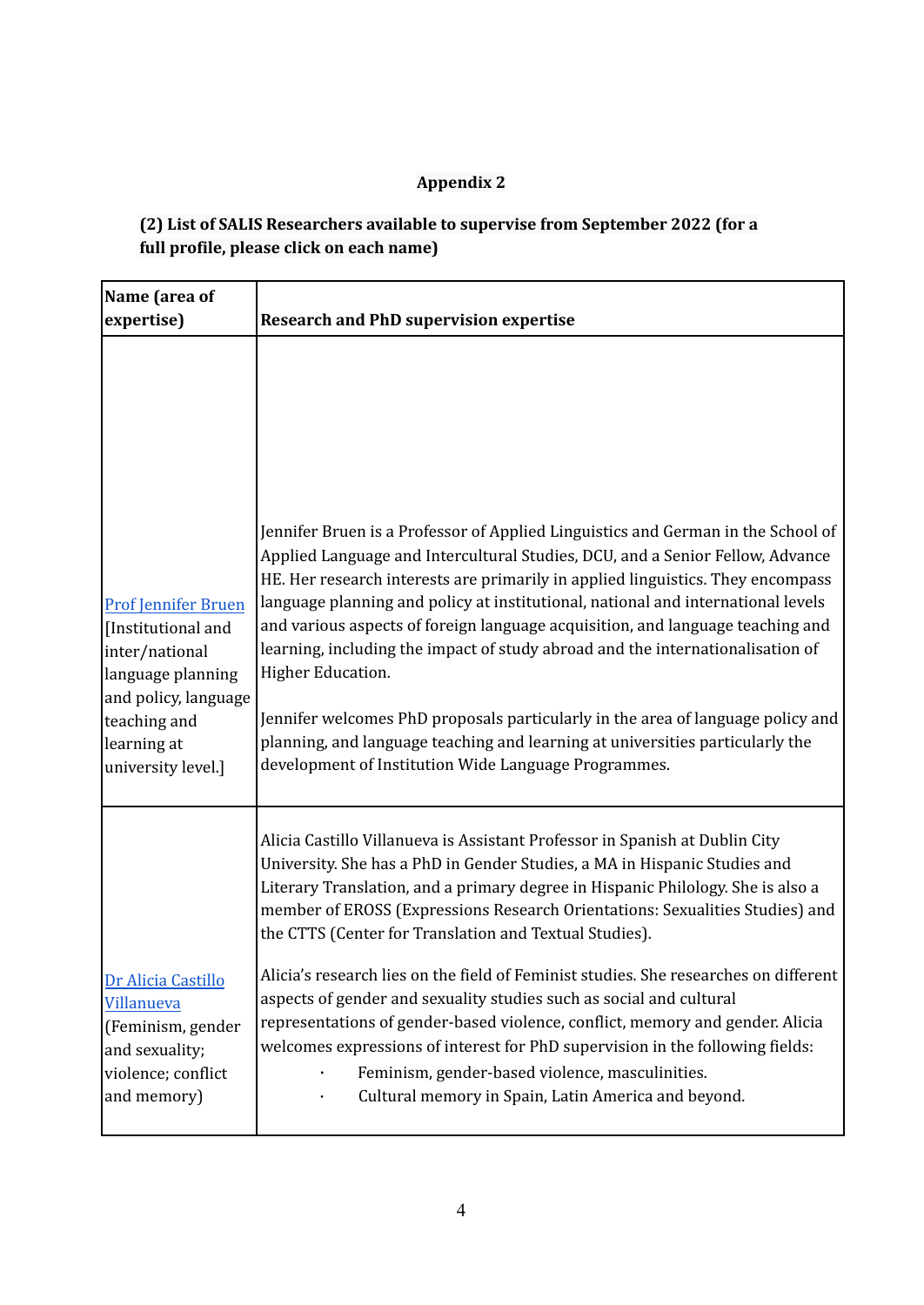|                  | Dervila Cooke teaches French literature and language in the School of Applied<br>Language and Intercultural Studies at DCU. She has been a tenured professor<br>(lecturer) since 2006 and has been teaching at university level since 1994. She<br>holds several degrees in French literature (B.A, M.A, PhD), all first class, as well<br>as a certificate of teaching in higher education (PCTHE, 2007). She has<br>published widely in top journals throughout her career. She has also edited two<br>special issues of journals to date (2012 on Patrick Modiano; 2016 on new work<br>on immigration in contemporary writing). Her initial specialism was on the<br>French Nobel-prize-winning writer Patrick Modiano and in 2005 she published<br>a book on his autobiographical and biographical writing, and many articles on<br>Modiano thereafter. Dr Cooke's research interests lie primarily in very<br>contemporary studies in French literature and culture (fiction, film,<br>photography, and some song), mainly for France and Québec. A selection of<br>writers and filmmakers on whom she has published or given conference papers<br>include (for France) Modiano, Perec, Ernaux, Maspero, Varda, Audiard, and (for<br>Québec) Micone, Farhoud and Aloisio, as detailed under the Publications<br>section of this profile. In April 2016 she received the Prix de la délégation<br>québécoise (Irlande) for a project on memories of childhood in recent<br>autobiographical writing in Québec. She has two current book projects:<br>Perspectives on Paris in Writing, Film and Photography; and Writing<br>Transcultural and Minority Youth in France and Quebec (the latter is under<br>contract for 2021). |
|------------------|-----------------------------------------------------------------------------------------------------------------------------------------------------------------------------------------------------------------------------------------------------------------------------------------------------------------------------------------------------------------------------------------------------------------------------------------------------------------------------------------------------------------------------------------------------------------------------------------------------------------------------------------------------------------------------------------------------------------------------------------------------------------------------------------------------------------------------------------------------------------------------------------------------------------------------------------------------------------------------------------------------------------------------------------------------------------------------------------------------------------------------------------------------------------------------------------------------------------------------------------------------------------------------------------------------------------------------------------------------------------------------------------------------------------------------------------------------------------------------------------------------------------------------------------------------------------------------------------------------------------------------------------------------------------------------------------------------------------------------------|
|                  | Dr Cooke welcomes applications from prospective students in French literature<br>and culture in the following areas: accounts of childhood and youth;<br>representations of migration and of immigrant experiences; hybrid identities in<br>France and Quebec as expressed in literature and film; representations of the<br>city (mainly Paris) in photography, writing and film; autobiographical writing.<br>Other topics, for example ecocritical approaches, may also be of interest but<br>must have a strong French element. She is interested in supervising (and<br>possibly co-supervising) PhD students on aspects of contemporary culture in<br>France and Quebec, usually post-1960, in these fields. She does not supervise<br>doctoral students on areas outside of French or Francophone literature, unless<br>there is a very strong element of French and Francophone interest in the<br>proposed thesis and unless it is a co-supervision with another supervisor who                                                                                                                                                                                                                                                                                                                                                                                                                                                                                                                                                                                                                                                                                                                                          |
| Dr Dervila Cooke | can supervise and direct the non-French parts.                                                                                                                                                                                                                                                                                                                                                                                                                                                                                                                                                                                                                                                                                                                                                                                                                                                                                                                                                                                                                                                                                                                                                                                                                                                                                                                                                                                                                                                                                                                                                                                                                                                                                    |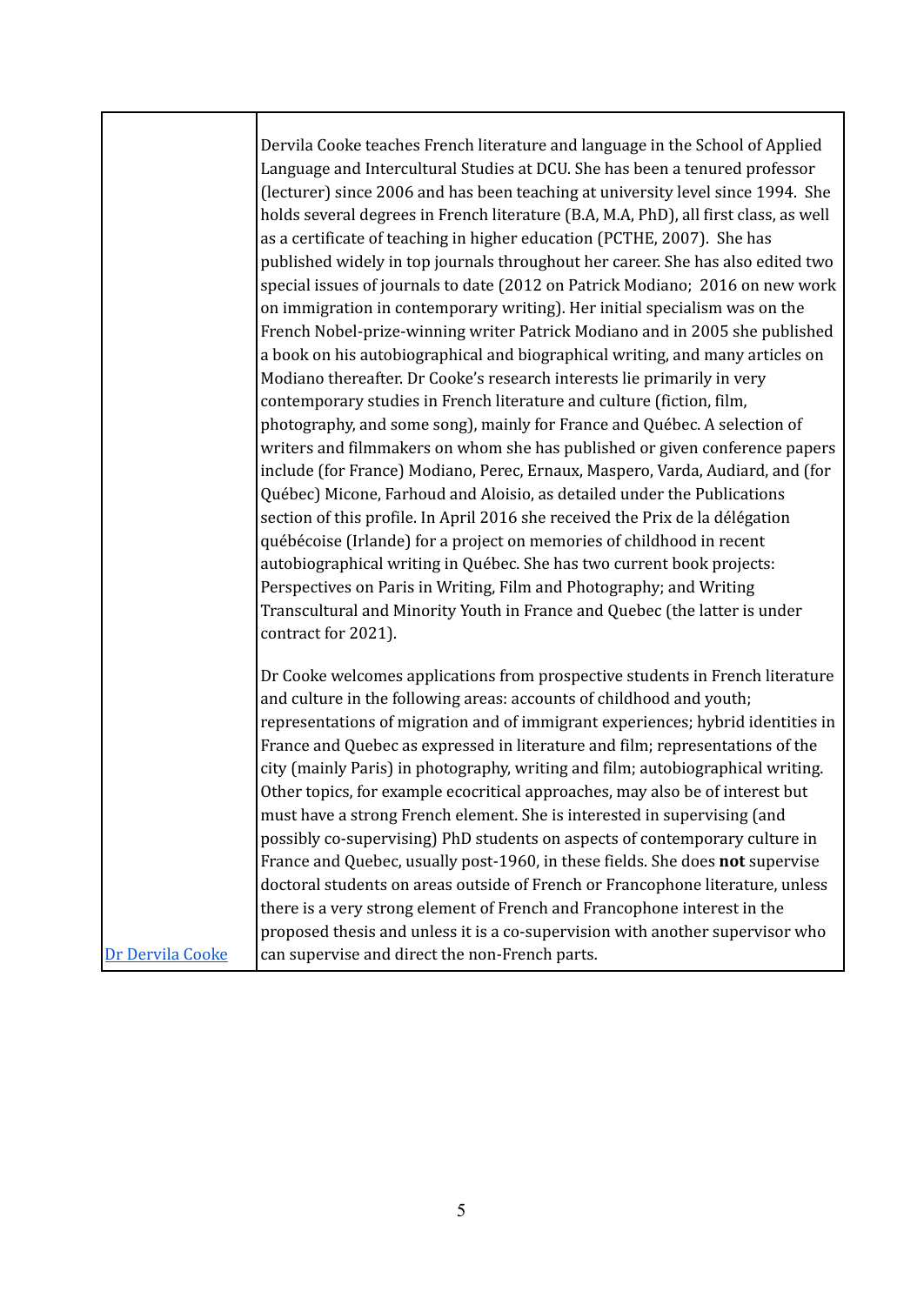|                             | Iker Erdocia, BA, MA, MPhil, PhD, is Assistant Professor and Director of the PhD   |
|-----------------------------|------------------------------------------------------------------------------------|
|                             | Programme at the School of Applied Language and Intercultural Studies              |
|                             | (SALIS). Before joining Dublin City University, he held the position of Invited    |
|                             | Teacher at Université de Montréal. Iker is President of the Irish Association for  |
|                             | Applied Linguistics and Treasurer and Executive Committee member of the            |
|                             | Language Policy SIG of the British Association for Applied Linguistics. He is a    |
|                             | member of the Applied Linguistics Research Group and the Centre for                |
|                             | Translation and Textual Studies in DCU. He is involved in the European COST        |
|                             | Action CA19102 'Language in the Human-Machine Era'.                                |
|                             |                                                                                    |
|                             | Iker's research and current PhD supervision are in the field of applied            |
|                             | linguistics and sociolinguistics. His work has been published in international     |
|                             | journals including Language Policy (2018), Current Issues in Language Planning     |
|                             | (2019 & 2021), Language Problems and Language Planning (2020), Linguistics         |
|                             | and Education (2020) and Journal of Sociolinguistics (2021) among others. He       |
|                             |                                                                                    |
|                             | has also recently published a book on language teacher education. His              |
|                             | investigation was awarded the ASELE (Association of Teaching Spanish as a          |
| Dr Iker Erdocia<br>(Applied | Foreign Language) prize for the best PhD in 2016.                                  |
| Linguistics;                | He welcomes applications from prospective PhD students interested in the           |
| Multilingual                | following topics:                                                                  |
| education;                  |                                                                                    |
| Language Policy;            | Multilingual education;                                                            |
| Language and                | Language policy and planning;                                                      |
| Politics; Critical          | Language and politics;                                                             |
| Discourse Analysis)         | Critical discourse analysis.<br>$\bullet$                                          |
|                             | Inmaculada Gómez Soler is an Assistant Professor at the School of Applied          |
|                             | Language and Intercultural Studies. Inma holds a primary degree in English         |
|                             |                                                                                    |
|                             | Philology. She obtained her M.A. and Ph.D. in Linguistics with a specialization in |
|                             | Second Language Acquisition from the University of North Carolina at Chapel        |
|                             | Hill (United States). Before joining SALIS in 2020, she worked at the University   |
|                             | of Memphis for over 7 years. At that institution, her research trajectory was      |
|                             | recognized in 2017 when she was awarded the Early Career Research Award.           |
|                             | Inma's research program lies at the interface between second language              |
|                             | acquisition, heritage speaker bilingualism, and language pedagogy. Her most        |
|                             |                                                                                    |
|                             | recent projects examine how migration affects the process of language              |
|                             | acquisition and language attrition as well as the factors that contribute to       |
|                             | heritage language maintenance within the school context and the role that          |
|                             | teachers play in this process. This research has received both internal (Faculty   |
|                             | Research Grant - University of Memphis) and external funding (Research             |
|                             | Priorities Initiative Grant - American Council on the Teaching of Foreign          |
|                             | Languages). She has published extensively on these topics in top journals in the   |
| Dr Inmaculada               | field and has served as an ad hoc reviewer for reputable journals such as Studies  |
| Gómez Soler                 | in Second Language Acquisition and Heritage Language Journal. She is also a        |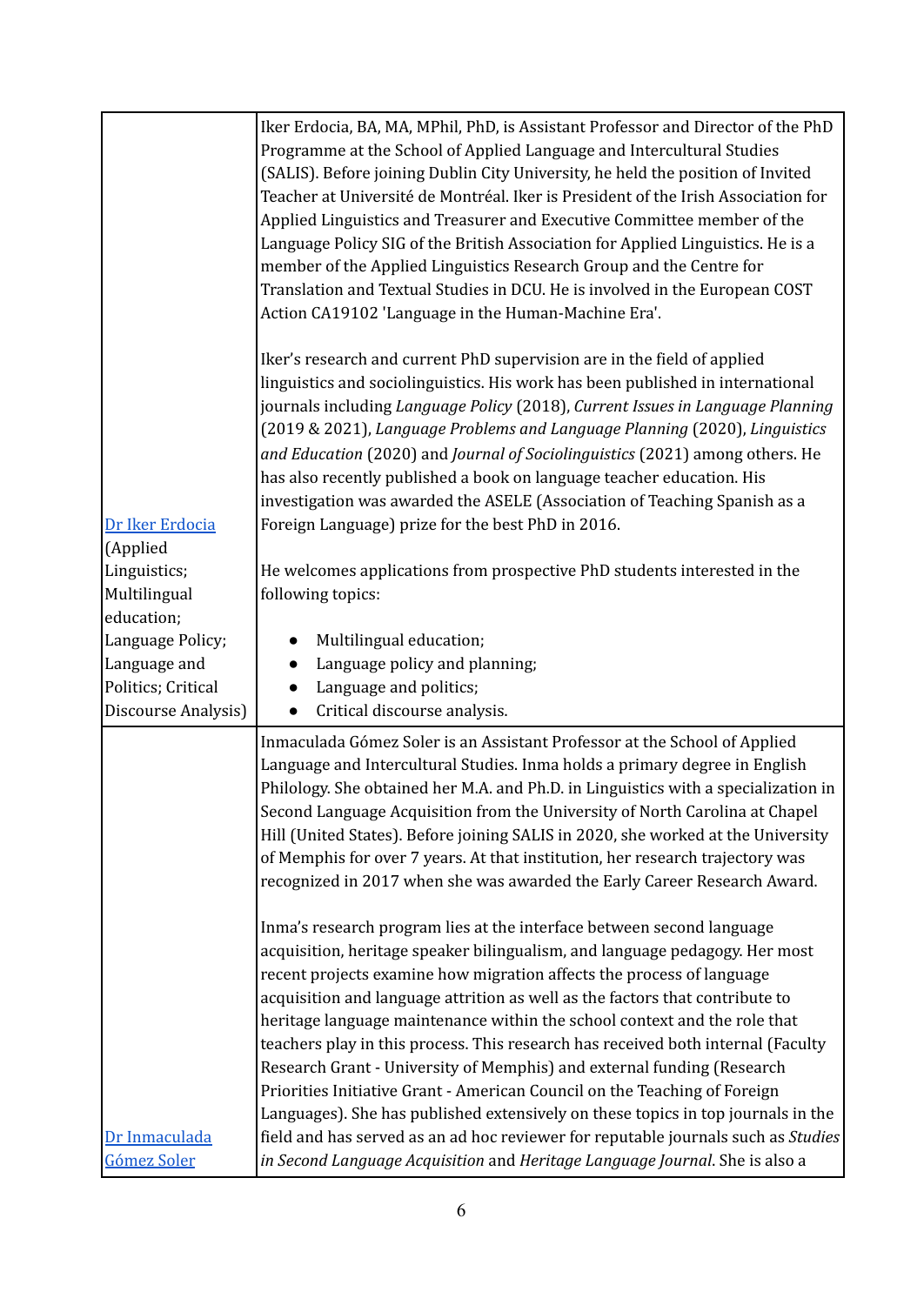|                         | member of the editorial board of the book series Current Issues in Bilingualism<br>(Language Science Press).                                                                                                                                                                                                                                                                                                                                                                                                                                                                                                                                                                                                                                          |
|-------------------------|-------------------------------------------------------------------------------------------------------------------------------------------------------------------------------------------------------------------------------------------------------------------------------------------------------------------------------------------------------------------------------------------------------------------------------------------------------------------------------------------------------------------------------------------------------------------------------------------------------------------------------------------------------------------------------------------------------------------------------------------------------|
|                         | She welcomes applications from prospective PhD students interested in the<br>areas of second language acquisition, heritage speaker bilingualism, language<br>pedagogy and language teacher education.                                                                                                                                                                                                                                                                                                                                                                                                                                                                                                                                                |
|                         | I am Assistant Professor of Comparative Literature and Sexuality Studies at<br>Dublin City University. I research and publish on literary and artistic<br>representations of Mexican, Irish and French 20th and 21st centuries, focusing<br>on the relationship between sexuality, gender and the aesthetic treatment of<br>evil, trauma, angst or perversion. I have been president of the ADEFFI<br>(Association des Études Françaises et Francophones) and of the Irish<br>Association of Mexican Studies. I was Research and Education Officer for IASSCS<br>(The International Association for the Studies of Sexuality, Culture and Society).<br>I also curated international art exhibitions (photography) in Delhi, Dublin or<br>Mexico City. |
| Jean-Philippe<br>Imbert | I welcome applications from prospective PhD students interested in topics<br>relating to 1) the relationships between contemporary sexuality, art and<br>literature (from a masculinity studies or queer theory angle); 2) sexual artivism<br>where art is envisaged as a means to fight and struggle against gender injustice<br>and sexual oppression 3) the aesthetics of queer /LGBT sexual politics through<br>artistic expression; as well as 4) the expression of sexuality in XXeth and XXIst<br>century Franco-French literature or literature from MENA countries, or<br>Mexican literature; and and 5) practice-based or practice-led research on LGBT<br>refugee issues (from Mexico or MENA countries).                                  |
|                         | Niamh Kelly (B.A., M.Phil., D.Ed.) is an Assistant Professor in the School of<br>Applied Language and Intercultural Studies. She has over 20 years experience in<br>teaching Japanese language, Japanese translation and other Japan-related<br>modules. Niamh's Japanese language modules were part of the Transferable<br>Skills Project, which was awarded the European Label for Innovation and<br>Teaching in 2006. She has been the recipient of funding from the Japan<br>Foundation on two occasions, spending time at their Japanese Language<br>Institute in Saitama, Japan. Niamh has also acted as the UK/ Irish representative<br>on the Oshu Nihongo Kyozai Bank Project, for the duration of the project.                              |
| Dr Niamh Kelly          | Niamh's research interests are in the field of second language acquisition and<br>pedagogy, linguistic diversity, and lexical innovation processes, particularly<br>morphological and non-morphological word-formation processes in Japanese<br>secret language. Niamh has published widely in these areas, and has<br>co-authored a number of Japanese language courses with Hodder Education.                                                                                                                                                                                                                                                                                                                                                       |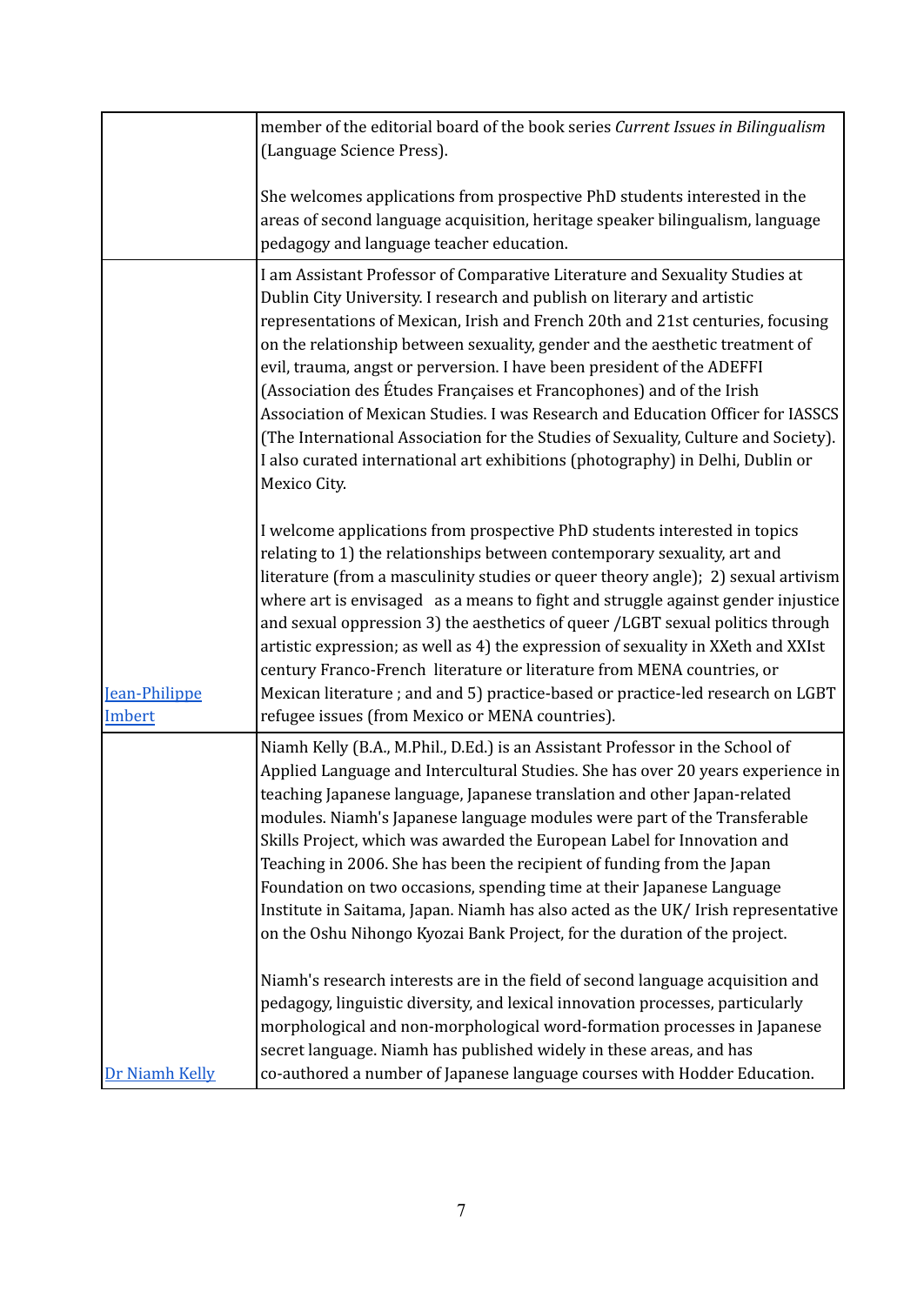|                                             | I am an assistant professor at the School of Applied Language and Intercultural                                                                                   |
|---------------------------------------------|-------------------------------------------------------------------------------------------------------------------------------------------------------------------|
|                                             | Studies in Dublin City University. My research interests include foreign language                                                                                 |
|                                             | teaching and learning and language teacher education. I am particularly                                                                                           |
|                                             | interested in pedagogy and assessment in the context of teaching Chinese as a                                                                                     |
| Dr Weiming Liu                              | foreign language.                                                                                                                                                 |
| (language teaching                          |                                                                                                                                                                   |
| and learning,<br>teaching Chinese as        | I welcome applications from prospective PhD students interested in the areas of<br>foreign language teaching and learning, especially concerning Chinese, English |
| a foreign language,                         | and Russian. I am also interested in working with students on research that                                                                                       |
| language teacher                            | focuses on language teacher education and continuing professional                                                                                                 |
| education)                                  | development for language teachers.                                                                                                                                |
|                                             |                                                                                                                                                                   |
|                                             | Dr Agnès Maillot is Associate Professor in the School of Applied Languages and                                                                                    |
|                                             | Intercultural Studies at Dublin City University.<br>My main area of research is the conflict in Northern Ireland, and more                                        |
|                                             | particularly Sinn Féin and the IRA, on which I have published many books and                                                                                      |
|                                             | articles. I also work on post-conflict politics, covering areas such as victims and                                                                               |
|                                             | reconciliation, the legacy of violence. I research contemporary Irish society, as                                                                                 |
|                                             | well as multiculturalismalism in France and Ireland, and am I currently working                                                                                   |
|                                             | on issues of asylum seekers in the French and Irish contexts.                                                                                                     |
|                                             |                                                                                                                                                                   |
|                                             | I have an eclectic experience of PhD supervision, as I have had the opportunity                                                                                   |
|                                             | to be involved in a number of areas as either full supervisor or co-supervisor:                                                                                   |
|                                             | I have supervised two PhDs to completion, one on "Reframing the History of                                                                                        |
|                                             | Classical Music in Ireland: 1820-1920" (co-supervision), the other on "the lived                                                                                  |
|                                             | experience of Lesbian women inthe Health Services in Ireland", as well as a                                                                                       |
|                                             | Masters' Thesis on "Journeying to the heart of darkness: An analysis of genocide                                                                                  |
|                                             | tourism".                                                                                                                                                         |
|                                             | I am currently supervising three students, one on the intercultural training                                                                                      |
|                                             | needs of Focus Ireland, one of the intergenerational gender negotiations in                                                                                       |
|                                             | Nigerian households in Ireland, and one on Promoting Multiliteracies and                                                                                          |
| Dr Agnes Maillot                            | Integration of Asylum Seekers and Refugees into Irish Society (co-supervision).                                                                                   |
|                                             | Jennifer Martyn, BA, MA, PhD, is an Assistant Professor in the School of Applied                                                                                  |
|                                             | Languages and Intercultural Studies where she currently lectures in linguistics                                                                                   |
|                                             | and applied French language. She received her BA in French and English from                                                                                       |
|                                             | NUI Galway, and her PhD in Sociolinguistics and Second Language Acquisition                                                                                       |
|                                             | from UCD, for which she received an Irish Research Council scholarship. She has                                                                                   |
|                                             | published a number of refereed chapters, and co-edited the volume Language,                                                                                       |
|                                             | Identity and Migration: Voices from Transnational Speakers and Communities                                                                                        |
|                                             | (2016). She is currently working on a monograph for publication in the                                                                                            |
| Dr Jennifer Martyn                          | Multilingual Matters' series 'Second Language Acquisition' (under contract) on                                                                                    |
| (sociolinguistics of<br>language education; | the interface of language learner identity and language ideologies in Ireland.<br>She is an executive committee member of the Irish Association of Applied        |
| language ideologies,                        | Linguistics, and has served as a reviewer for international linguistics and                                                                                       |
| language, gender,                           | applied linguistics publications.                                                                                                                                 |
|                                             |                                                                                                                                                                   |
| and sexuality)                              |                                                                                                                                                                   |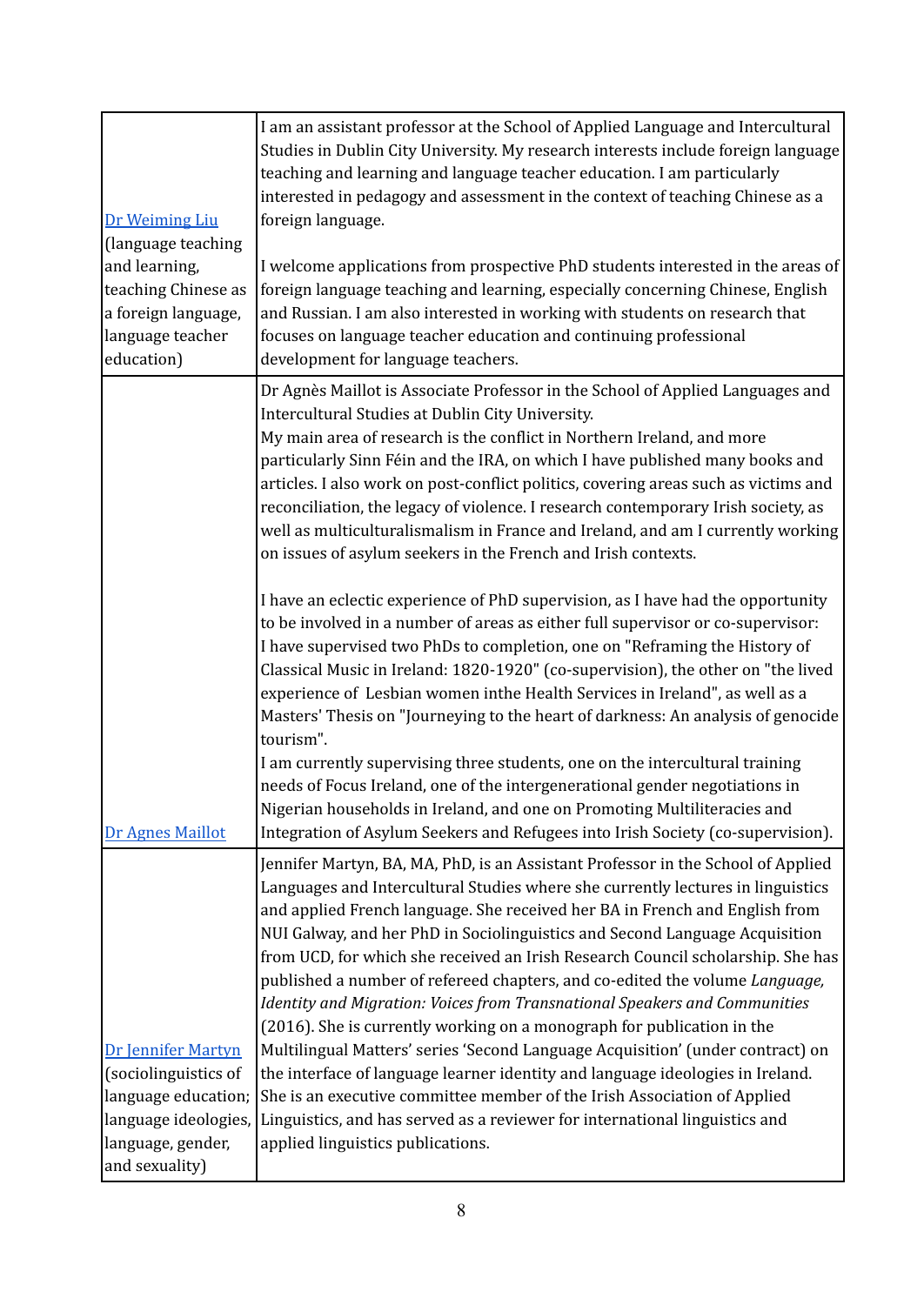|                                                                                                              | Jennifer welcomes applications from prospective PhD students interested in the<br>areas of the sociolinguistics of language language education, discourses of<br>language language learning, language ideologies, and language, gender, and<br>sexuality.                                                                                                                                                                                                                                                                                                                                                                                                                                                                                                                                                                                                                                                                                                                                                                                                                                                                                                                                                                                     |
|--------------------------------------------------------------------------------------------------------------|-----------------------------------------------------------------------------------------------------------------------------------------------------------------------------------------------------------------------------------------------------------------------------------------------------------------------------------------------------------------------------------------------------------------------------------------------------------------------------------------------------------------------------------------------------------------------------------------------------------------------------------------------------------------------------------------------------------------------------------------------------------------------------------------------------------------------------------------------------------------------------------------------------------------------------------------------------------------------------------------------------------------------------------------------------------------------------------------------------------------------------------------------------------------------------------------------------------------------------------------------|
| Dr Áine<br>McGillicuddy<br>(Children's / YA<br>Literature Studies,<br>Child Exile<br>Narratives,             | Dr Áine McGillicuddy B.A., M.A., Ph.D is Assistant Professor in the School of<br>Applied Language and Intercultural Studies (SALIS) where she lectures in<br>German Studies and Children's / YA Literature. She is co-editor of Politics and<br>Ideology in Children's Literature (2014) and has published articles and book<br>chapters on literary and visual treatments of child exiles' experiences spanning<br>the Nazi era to the present day. She lectures and supervises Master's<br>dissertations on the MA programme in Children's / YA Literature and has<br>supervised doctoral research in the areas of comparative literature and<br>children's/YA literature studies. She served as an executive committee member<br>of the International Board on Books for Young People (IBBY) and the Irish<br>Society for the Study of Children's Literature (ISSCL) for ten years and regularly<br>reviews Children's and YA books for Children's Books Ireland (CBI). From 2017<br>to 2020 she was director of the Centre for Translation and Textual Studies<br>(DCU). Currently, she is engaged in an EU Creative Europe project, G-Book 2:<br>European teens as readers and creators in gender-positive narratives<br>$(2020-2022)$ . |
| Kindertransport<br>and Holocaust<br>Narratives)                                                              | She welcomes PhD proposals in the area of Children's / YA literature Studies,<br>particularly those with a focus on multi-modal texts dealing with the Holocaust,<br>Kindertransport and child exile narratives.                                                                                                                                                                                                                                                                                                                                                                                                                                                                                                                                                                                                                                                                                                                                                                                                                                                                                                                                                                                                                              |
|                                                                                                              | Mary Phelan, B.A., H. Dip in Ed., Dip.Trans., PhD, is a lecturer in the School of<br>Applied Language and Intercultural Studies (SALIS) where she teaches<br>Spanish-English translation; community interpreting theory and practice; and<br>translation as a profession, as well as coordinating dissertation and work<br>placement modules. She is the chairperson of the MA in Translation Studies and<br>the MSc in Translation Technology, both of which belong to the European<br>Masters in Translation (EMT) network. She is a member of the Centre for<br>Translation and Textual Studies at DCU. In addition, she is the chairperson of<br>the Irish Translators' and Interpreters' Association.                                                                                                                                                                                                                                                                                                                                                                                                                                                                                                                                    |
| Dr Mary Phelan<br>(Legal and Medical<br>Interpreting,<br>Interpreting Ethics,<br>History of<br>Interpreting) | Her research is in the field of Translation Studies, particularly historical<br>provision of court interpreters and contemporary provision of interpreters in<br>courts, police stations, hospitals and other settings. She is interested in hearing<br>from interpreters and others with an interest in interpreting who would like to<br>pursue PhD research on the history of interpreting, current interpreter<br>provision, standards, ethical issues. Other possible topics relate to translation<br>and interpreting policy, translators' status and working conditions.                                                                                                                                                                                                                                                                                                                                                                                                                                                                                                                                                                                                                                                               |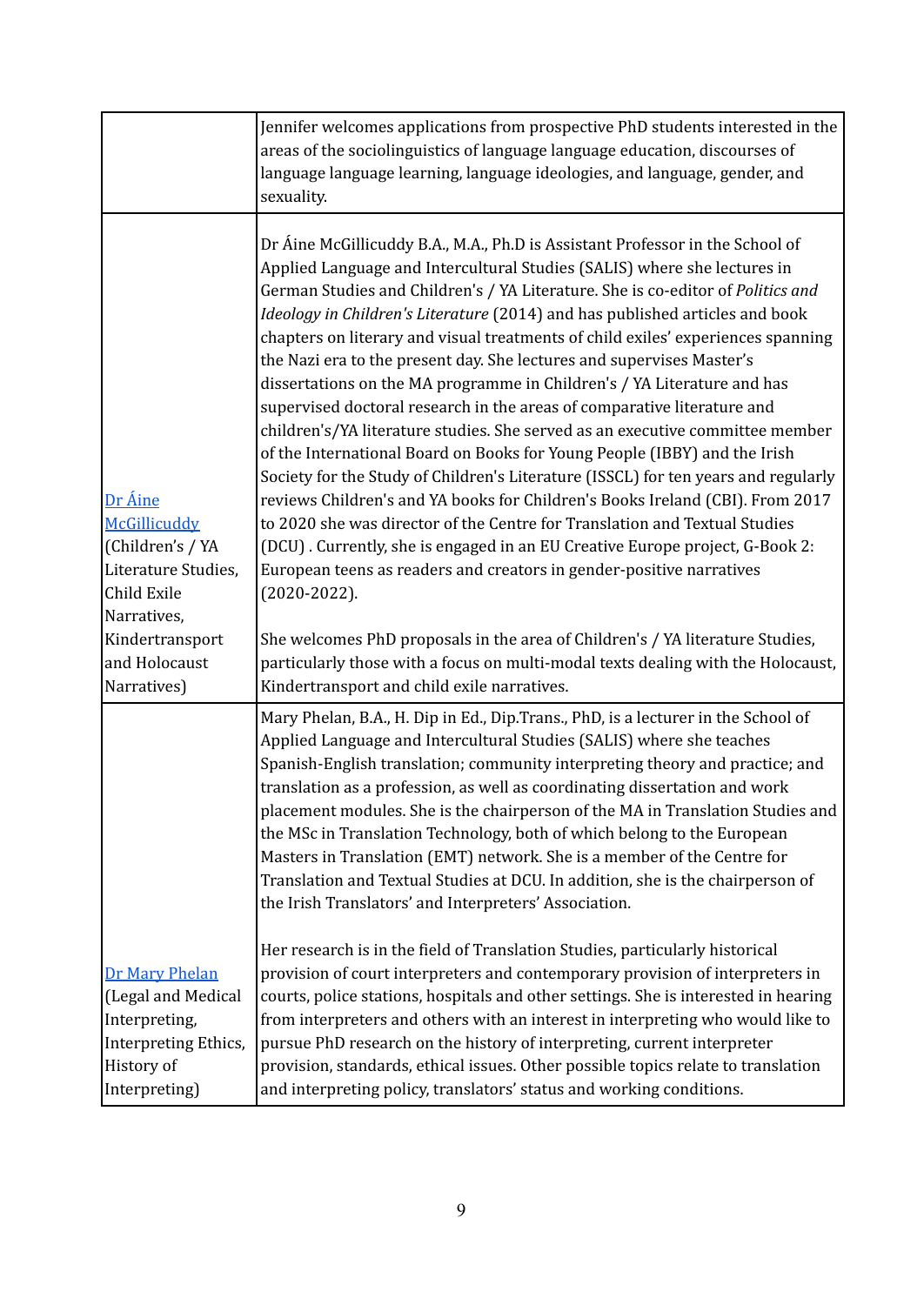|                                                                                           | Lucía Pintado Gutiérrez is an Assistant Professor at the School of Applied<br>Language and Intercultural Studies in Dublin City University. She holds a<br>European PhD on Pedagogical Translation from the University of Valladolid<br>(Spain) where she completed a BA in Translation and Interpreting and an MPhil<br>in Translation and Intercultural Communication.                                                                                                                                                                                                                                                                                                                                                                                                                                                                                                                                                                                                                                                                                                                                                                                                                            |
|-------------------------------------------------------------------------------------------|-----------------------------------------------------------------------------------------------------------------------------------------------------------------------------------------------------------------------------------------------------------------------------------------------------------------------------------------------------------------------------------------------------------------------------------------------------------------------------------------------------------------------------------------------------------------------------------------------------------------------------------------------------------------------------------------------------------------------------------------------------------------------------------------------------------------------------------------------------------------------------------------------------------------------------------------------------------------------------------------------------------------------------------------------------------------------------------------------------------------------------------------------------------------------------------------------------|
|                                                                                           | As well as exploring the developing field of language education and translation,<br>her research interests include other aspects related to applied linguistics,<br>sociolinguistics and translation studies -namely foreign language teaching and<br>learning; education in pluri- and multilingual contexts; translation pedagogy;<br>learners' motivation and agency.                                                                                                                                                                                                                                                                                                                                                                                                                                                                                                                                                                                                                                                                                                                                                                                                                            |
| Dr Lucía Pintado<br>Gutiérrez<br>(Foreign language                                        | She also researches translation and memory studies. Her research activity<br>includes publications on top journals, edited volumes, book chapters, and<br>conference papers on these topics.                                                                                                                                                                                                                                                                                                                                                                                                                                                                                                                                                                                                                                                                                                                                                                                                                                                                                                                                                                                                        |
| education,<br>translation and<br>language learning,<br>translation and<br>memory studies) | Lucía welcomes expressions of interest for PhD supervision primarily on the<br>students' agency and translation in language education (methodology, cognitive<br>and applied aspects like sociolinguistic competence); foreign language<br>education in pluri- and multilingual contexts; translation and memory from<br>post- Civil Spanish War to contemporary Spain.                                                                                                                                                                                                                                                                                                                                                                                                                                                                                                                                                                                                                                                                                                                                                                                                                             |
|                                                                                           | Ryoko Sasamoto, BA, MPhil, PhD, is Associate Professor in the School of Applied<br>Language and Intercultural Studies (SALIS), and a member of Centre for<br>Translation and Textual Studies (CTTS). Her research expertise is in the<br>interdisciplinary area, working across different disciplines such as Pragmatics,<br>Audiovisual Translation, Reception Studies, and Linguistics. She is particularly<br>interested in communication of emotions using onomatopoeia, emoji and<br>reaction GIFs, as well as pragmatics of AVT with a focus on telop and<br>fansubbing. Her PhD supervision covers a range of related research areas,<br>including an eye-tracking study of onomatopoeia in translated manga, the<br>teaching of Kanji, developing students' pragmatic competence in Japanese, the<br>ethics and trust issues with translators in Japan, the use of multimodal artwork<br>in language classroom, and research into fansubbing community in Thailand<br>and China. The selected publication includes: Onomatopoeia: A<br>Relevance-based Eye-Tracking Study of Digital Manga (co-authored, Journal of<br>Pragmatics, 2021), The 'hookability' of multimodal impact captions A |
| Dr Ryoko Sasamoto<br>(Linguistics,                                                        | mixed-methods exploratory study (co-authored, Translation, Cognition and &<br>Behaviour, 2021), Relevance, style and multimodality: Typographical Features                                                                                                                                                                                                                                                                                                                                                                                                                                                                                                                                                                                                                                                                                                                                                                                                                                                                                                                                                                                                                                          |
| Pragmatics, AVT                                                                           | as Stylistic Devices (co-authored, In: Relevance Theory and Figuration. John                                                                                                                                                                                                                                                                                                                                                                                                                                                                                                                                                                                                                                                                                                                                                                                                                                                                                                                                                                                                                                                                                                                        |
| (esp creative                                                                             | Benjamins, 2020), Onomatopoeia and Relevance: Communication of                                                                                                                                                                                                                                                                                                                                                                                                                                                                                                                                                                                                                                                                                                                                                                                                                                                                                                                                                                                                                                                                                                                                      |
| subtitling and                                                                            | Impressions via Sound (Palgrave 2019), Contemporary Global Media Circulation                                                                                                                                                                                                                                                                                                                                                                                                                                                                                                                                                                                                                                                                                                                                                                                                                                                                                                                                                                                                                                                                                                                        |
| fansubs),                                                                                 | based on Fan Translation: A particular case of Thai Fansubbing (co-authored,                                                                                                                                                                                                                                                                                                                                                                                                                                                                                                                                                                                                                                                                                                                                                                                                                                                                                                                                                                                                                                                                                                                        |
| communication of                                                                          | Discourse, Context and Media 2019), Argumentation, relevance theory and                                                                                                                                                                                                                                                                                                                                                                                                                                                                                                                                                                                                                                                                                                                                                                                                                                                                                                                                                                                                                                                                                                                             |
| emotions,                                                                                 | persuasion: An Analysis of onomatopoeia in Japanese publications using manga                                                                                                                                                                                                                                                                                                                                                                                                                                                                                                                                                                                                                                                                                                                                                                                                                                                                                                                                                                                                                                                                                                                        |
| multimodality)                                                                            | stylistics (International Review of Pragmatics, 2018), Telop, Affect, and Media                                                                                                                                                                                                                                                                                                                                                                                                                                                                                                                                                                                                                                                                                                                                                                                                                                                                                                                                                                                                                                                                                                                     |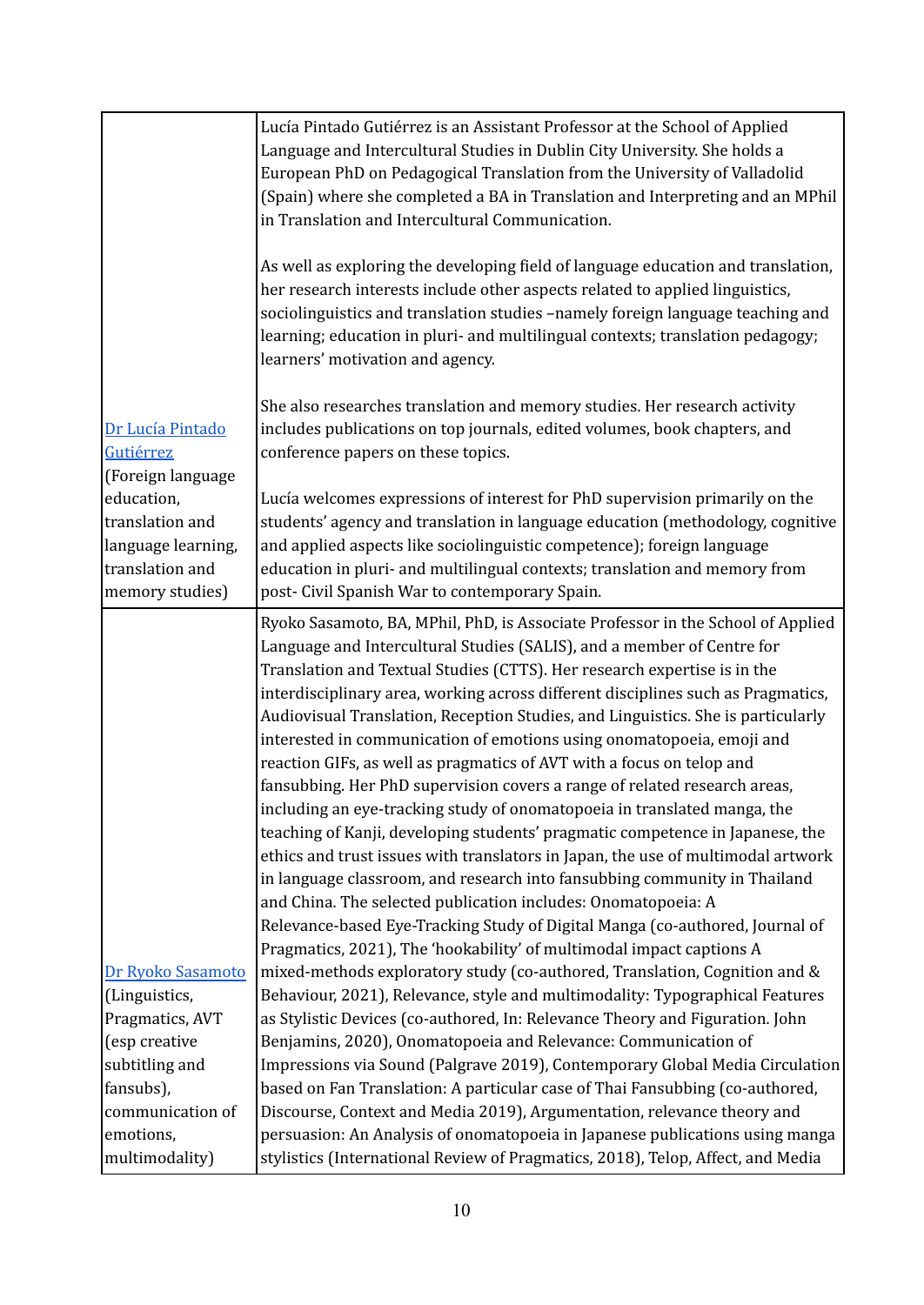|                                                                                                    | Design: A Multimodal Analysis of Japanese TV Programs (Television and New<br>Media 2017), and Onomatopoeia - Showing-word or Saying-word? Relevance<br>Theory, lexis, and communication of impressions (Lingua 2016).                                                                                                                                                                                                                                                                                                                                                                                                                                                                                                                                                                                                                                                                                                                                                                                                                                                                                                                                                                                         |
|----------------------------------------------------------------------------------------------------|---------------------------------------------------------------------------------------------------------------------------------------------------------------------------------------------------------------------------------------------------------------------------------------------------------------------------------------------------------------------------------------------------------------------------------------------------------------------------------------------------------------------------------------------------------------------------------------------------------------------------------------------------------------------------------------------------------------------------------------------------------------------------------------------------------------------------------------------------------------------------------------------------------------------------------------------------------------------------------------------------------------------------------------------------------------------------------------------------------------------------------------------------------------------------------------------------------------|
|                                                                                                    | Dr Sasamoto would welcome applications from prospective PhD students<br>interested in: communication of impressions and emotions (e.g. onomatopoeia,<br>expressives, emoji, reaction GIFs), multimodal discourse (e.g. manga, anime, and<br>text on screen), and Audiovisual Translation (fansubbing and creative titling).<br>She is particularly interested in working with students who wish to adopt<br>Relevance-theoretic approaches in their projects.                                                                                                                                                                                                                                                                                                                                                                                                                                                                                                                                                                                                                                                                                                                                                 |
| Dr Qi Zhang<br>(Language<br>pedagogy and<br>attitudes, bilingual<br>education, Chinese<br>studies) | Dr Qi Zhang is an assistant professor in the School of Applied Language and<br>Intercultural Studies at Dublin City University. She received her B.A. in Chinese<br>Language and Literature at Sun Yat-sen University, P. R. China, M.A. in<br>Translation at Durham University and Ph.D. in Linguistics at Newcastle<br>University. She joined Dublin City University in 2011 as the coordinator for<br>Chinese. She is currently a member of CTTS (Centre for Translation and Textual<br>Studies) and a committee member of IRAAL (Irish Association of Applied<br>Linguistics). Her teaching ranges from translation modules to language and<br>cultural studies. She has authored a number of refereed articles and book<br>chapters on Chinese language education, including teaching and learning<br>Chinese as a foreign language, language attitudes and pedagogy, and Chinese<br>language study among ethnic minorities.<br>She welcomes applications from prospective PhD students interested in the<br>area of Chinese language acquisition in the context of multilingualism,<br>pedagogy in translation (Chinese-English), and Chinese studies from a<br>linguistic/sociolinguistic perspective. |
|                                                                                                    | Maria Loftus is an Assistant Professor in French in the School of Applied<br>Languages and Intercultural Studies. She holds a primary degree in Irish and<br>French with higher degrees in French Literature and Language, Discourse and<br>Representations, Applied Linguistics and a PhD in Sub-Saharan Documentary<br>Cinema from French and Irish universities. Having published in international<br>journals in the areas of protest and documentary cinema, visual representations<br>of colonisation, she has more recently explored the Computer Assisted<br>Language Learning (CALL) field of students as creators of video content within<br>a SLA context.                                                                                                                                                                                                                                                                                                                                                                                                                                                                                                                                         |
| Dr. Maria Loftus<br>(Peer-led learning,<br>telecollaboration,                                      | Maria is currently researching the use of interactive student authored content in<br>the SLA classroom and curricular design around telecollaboration. In addition,<br>she is involved in a project pertaining to learning gain in non-formal and<br>informal third level settings.                                                                                                                                                                                                                                                                                                                                                                                                                                                                                                                                                                                                                                                                                                                                                                                                                                                                                                                           |
| student created<br>video content in<br>SLA setting)                                                | She has co-supervised a PhD in designed and emerging affordances in<br>tutor-learner multimodal interactions in video-conferencing. Maria welcomes<br>proposals from prospective PhD students interested in the areas of student                                                                                                                                                                                                                                                                                                                                                                                                                                                                                                                                                                                                                                                                                                                                                                                                                                                                                                                                                                              |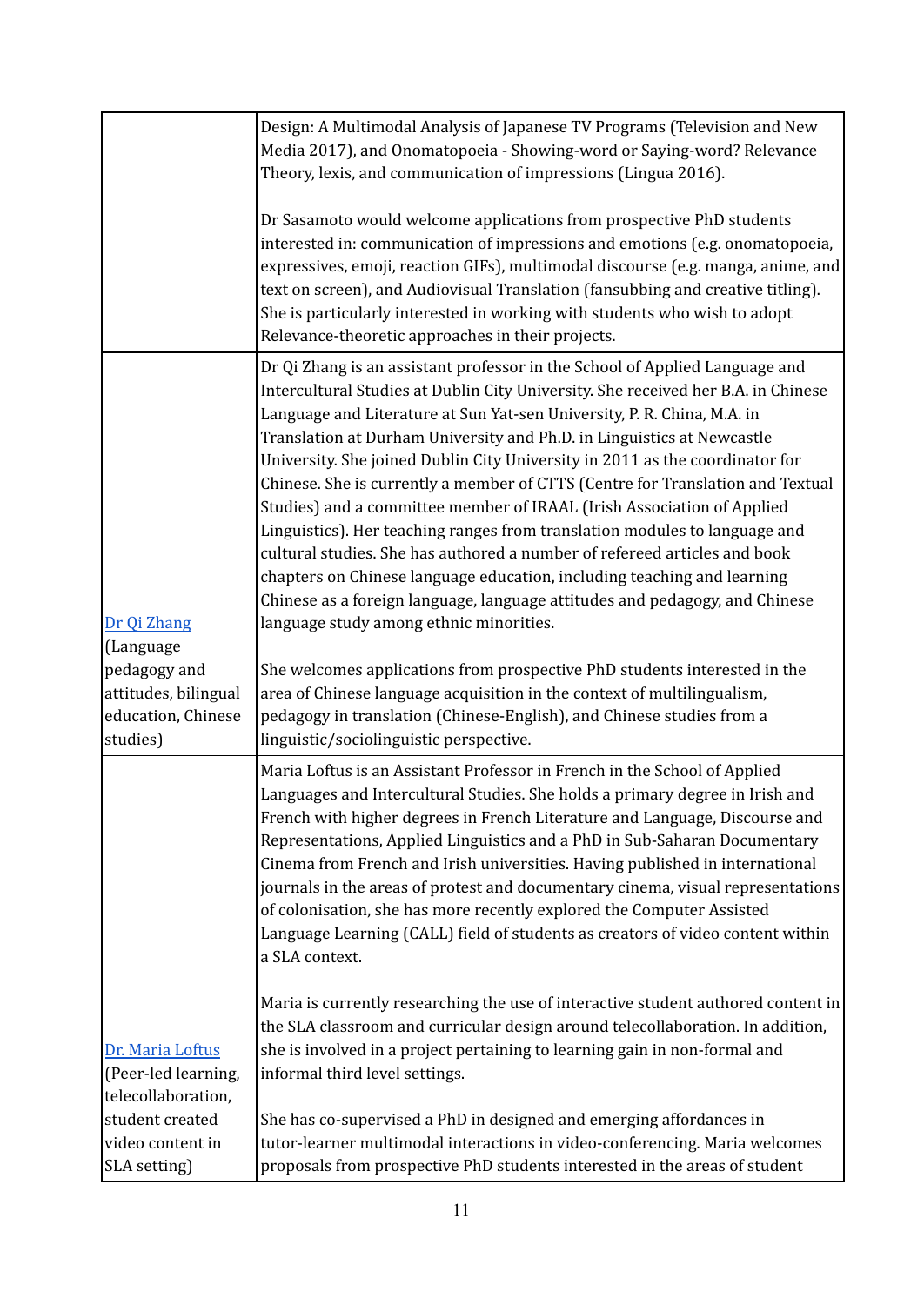|                                                                                                                                              | created multimedia content for the SLA classroom, telecollaboration and<br>peer-led informal language learning.                                                                                                                                                                                                                                                                                                                                                                                                                                                                                                                                                                                                                                                                                                                                                                                                                                                                                                                                                                                                                                                                                                                                                                            |
|----------------------------------------------------------------------------------------------------------------------------------------------|--------------------------------------------------------------------------------------------------------------------------------------------------------------------------------------------------------------------------------------------------------------------------------------------------------------------------------------------------------------------------------------------------------------------------------------------------------------------------------------------------------------------------------------------------------------------------------------------------------------------------------------------------------------------------------------------------------------------------------------------------------------------------------------------------------------------------------------------------------------------------------------------------------------------------------------------------------------------------------------------------------------------------------------------------------------------------------------------------------------------------------------------------------------------------------------------------------------------------------------------------------------------------------------------|
| <b>Prof Dorothy Kenny</b><br>(corpus linguistics,<br>translation                                                                             | Dorothy Kenny is Full Professor and Chair of Translation Studies at Dublin City<br>University, Ireland. She is the author of Lexis and Creativity in Translation<br>(Routledge, 2001/2014) and editor of the collected volume Human Issues in<br>Translation Technology (Routledge, 2017), as well as numerous book chapters<br>and articles in peer-reviewed international journals such as Meta, Target,<br>Tradumàtica, Perspectives, The Translator and Interpreter Trainer and<br>Translation Spaces. Much of her recent work has been concerned with either<br>corpus-linguistic studies of translated language, the use of machine translation<br>in literary translation, or the teaching and learning of translation technology.<br>She is currently Principal Investigator on the EU-funded MultiTraiNMT project,<br>which aims to foster knowledge of and ethical interaction with neural machine<br>translation in educational environments. Professor Kenny is Co-General Editor<br>(with Dr Joss Moorkens) of the journal Translation Spaces and an Honorary<br>Fellow of the Chartered Institute of Linguists.<br>Professor Kenny welcomes proposals for doctoral research on corpus-based<br>translation and contrastive studies, translation technology and pedagogy, and |
| technology,<br>translator training)                                                                                                          | translation technology and ethics.                                                                                                                                                                                                                                                                                                                                                                                                                                                                                                                                                                                                                                                                                                                                                                                                                                                                                                                                                                                                                                                                                                                                                                                                                                                         |
| Prof. Sharon O'Brien<br>(translation for<br>crisis, emergency,<br>disaster response<br>and/or in<br>humanitarian<br>development<br>contexts) | Sharon O'Brien is Professor of Translation Studies and currently the Associate<br>Dean for Research in the Faculty of Humanities and Social Science. She is the<br>co-author, with Gabriela Saldhana, of Research Methodologies in Translation<br>Studies and is currently co-editor with Prof Ricardo Muñoz Martin of the journal<br>Translation, Cognition and Behavior. She has co-edited two volumes with Prof<br>Federico Federici on the role of translation and interpreting in crises settings.<br>She was co-ordinator of an EU-funded project called INTERACT, the<br>International Network in Crisis Translation (2017-2020). Sharon also has<br>extensive publications in the role of translation technology.<br>Professor O'Brien welcomes proposals for doctoral research specifically in the<br>area of crisis translation that will build on the existing and growing body of<br>research.                                                                                                                                                                                                                                                                                                                                                                                 |
| Dr Fiona Gallagher<br>(second language<br>acquisition, TESOL;<br>bi/multilingual<br>education)                                               | Fiona Gallagher is an assistant professor in the School of Applied Language and<br>Intercultural Studies (SALIS) at Dublin City University. Before this, she worked<br>as a teacher and CELTA teacher educator in Sudan, Italy, Spain, Ireland, the US,<br>Australia and Portugal.<br>Her research interests lie primarily in the fields of second language acquisition,<br>TESOL and bi/multilingual education with particular reference to:<br>L1 use in language learning and teaching; translanguaging and plurilingual<br>pedagogies; and teaching and learning in the linguistically and culturally<br>diverse primary and secondary school classroom.<br>She has published widely in her field, both as the author/co-author of various<br>EFL textbooks and teacher guides and in high-ranking peer reviewed journals                                                                                                                                                                                                                                                                                                                                                                                                                                                              |